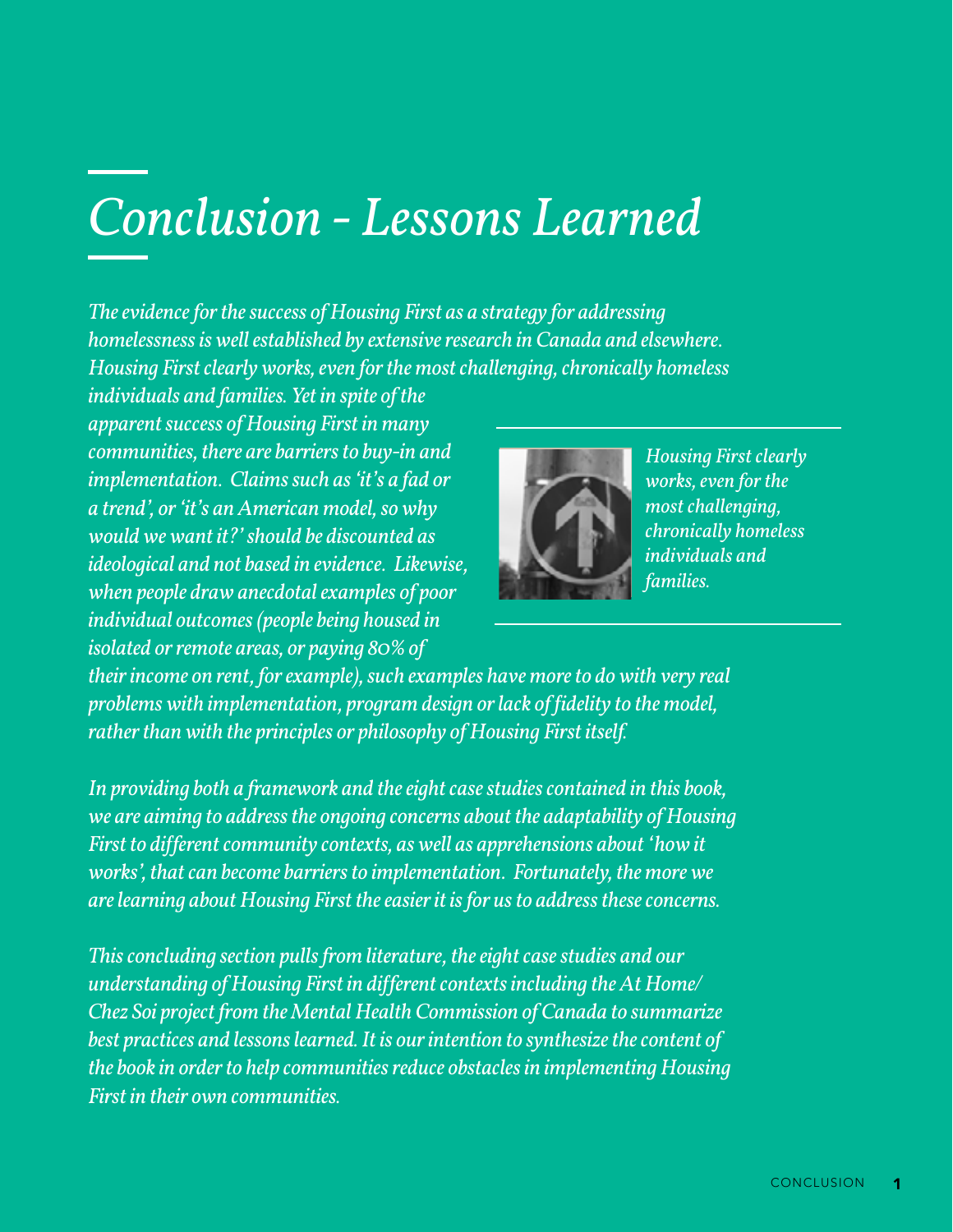## *Understanding Barriers to Implementation*

Making the shift from traditional 'managing the problem' responses to homelessness is an important exercise in change management. Central to facilitating the shift is addressing concerns and perceived barriers. Some common questions about Housing First include:

#### How can we implement **HOUSING FIRST WITH SO LITTLE** aFFordable Housing?

Housing First, on its own, does not add to the affordable housing stock. Organizations must confront the challenge of housing people in a tight rental market when there is not sufficient housing stock while not sacrificing the core principle of consumer choice. Shifting the emphasis to Housing First without a concurrent investment in affordable housing may appear to merely shift the focus of our efforts from the larger and more challenging problem of housing affordability. For most people who become homeless, the underlying problem is a lack of affordable housing supply (and access) and inadequate income levels to pay for housing. An effective response must invariably address these issues.

However, Housing First can still be applied even when the lack of affordable housing seems to be a challenge. Communities such as Toronto, Calgary, Edmonton and Vancouver have some of the tightest housing markets in the country and most certainly have the highest housing prices. Yet in all of these communities Housing First has been successfully applied. Admittedly, in each case, the move to Housing First has usually been accompanied by an investment in increasing the affordable housing supply. At the end of the day, the scalability of Housing First may depend on there being an adequate supply of affordable, safe housing,

or on there being robust programs of rent supplements to enable housing people in market housing. Rent supplements address the issue of affordability within a tight rental market without necessitating the development and construction of new housing. Even in communities like Hamilton which doesn't have as tight of a market, the use of rental supplements has been necessary to make Housing First work.

#### **CAN HOUSING FIRST WORK IN SMALL TOWNS OR RURAL AREAS?**

Most of the best-known examples of Housing First have been applied in large cities in Canada and the United States. Most academic research on Housing First has also been conducted in such contexts. The challenges of small towns and rural areas in terms of infrastructure and supports, on the one hand, and on the availability of rental housing on the other, may become barriers to making the shift to a Housing First orientation.

Housing First can be applied in communities of different sizes. The Moncton site of the *At Home/Chez Soi* study is an important example of how Housing First can be adapted to work in a smaller city with a weak homelessness infrastructure, and importantly, extend to surrounding rural communities. The success of Housing First in Lethbridge and Victoria likewise demonstrates how smaller communities can create innovative Housing First strategies and programs. In Fredericton, the case study shows that implementing a system response to homelessness is enabled by the smaller size of the community. While it may lack big-city resources there is the possibility of a more cohesive network. Through coordination and formalization of connection, a system of care is being developed with all of the major players needed to address homelessness.

Being from a small community need not be a barrier to application, and in fact, smallness may be an asset in terms of establishing relationships and service coordination necessary for effective service delivery. **Context does matter, but shouldn't become a barrier to adaptation.**



*Housing First can still be applied even when the lack of affordable housing seems to be a challenge. Communities such as Toronto, Calgary, Edmonton and Vancouver have some of the tightest housing markets in the country and most certainly have the highest housing prices. Yet in all of these communities Housing First has been successfully applied.*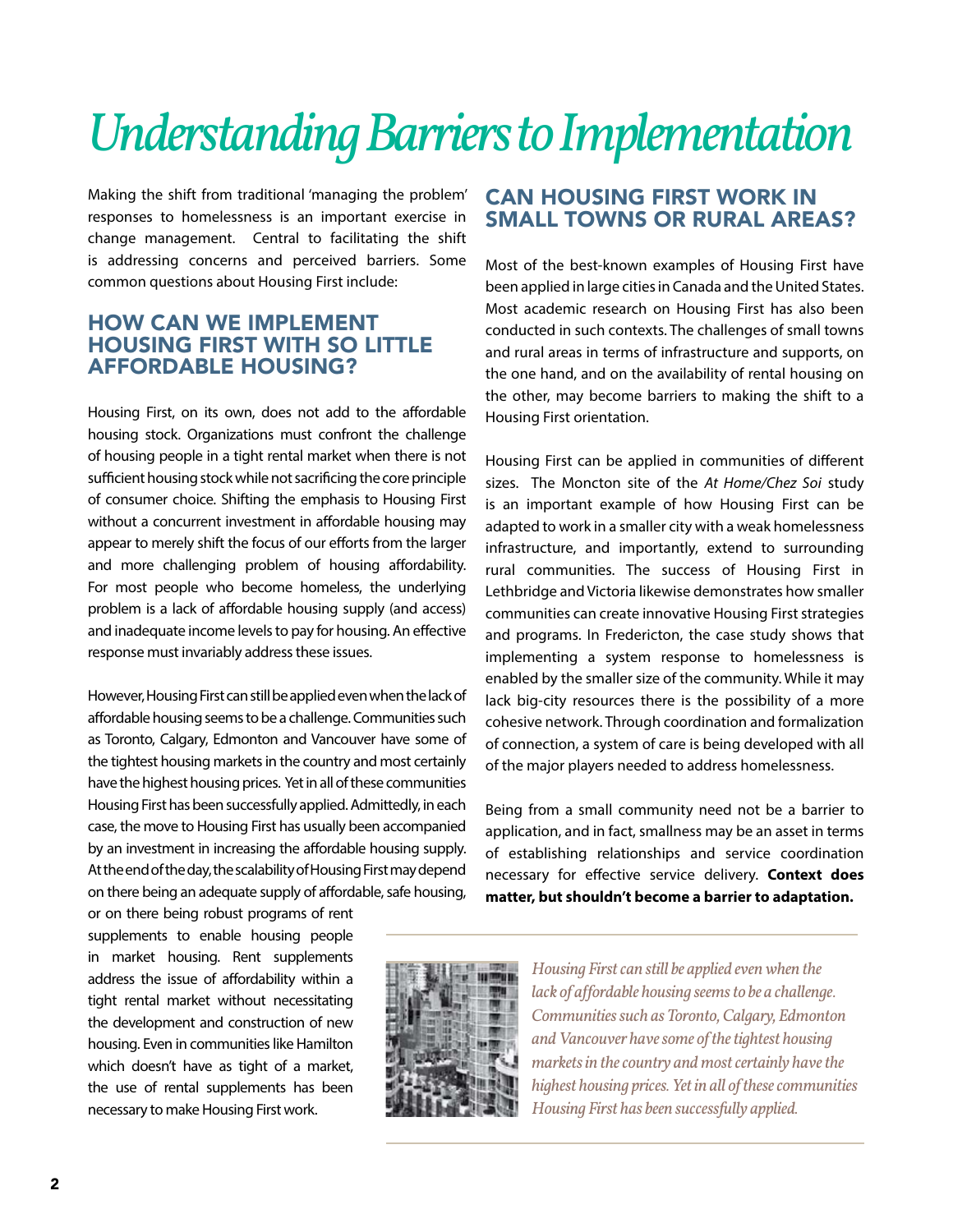

#### How are tHe needs oF sub-populations met tHrougH Housing First?

One of the key learnings is that one size does not fit all. Different communities and sub-populations have different needs and a Housing First model must be tailored to meet them. Young people experiencing homelessness often have no independent living experience and therefore require a model of Housing First that includes key elements of transitional housing. Aboriginal people, new Canadians and racialized minorities also have different needs that must be taken into account. Other considerations may need to be given to women (concerns for safety) and families (community integration). Furthermore, there is some evidence that people with severe addictions may not fare as well in Housing First, particularly if there are not sufficient supports put in place.

There are a lot of lessons learned regarding how to deliver Housing First to different sub-populations. One of the key innovations of the Housing First strategy employed in Calgary and Edmonton was to adapt the approach to meet the needs of subpopulations such as youth or Aboriginal people. By recognizing that there are different needs and challenges of working with specific sub-populations, and that Housing First may not necessarily be an immediate and practical solution for all individuals (younger teens, women fleeing family violence), communities can develop

targeted Housing First programs designed to incorporate social and cultural sensitivity and knowledge as part of their service delivery model.

The case study from The Vivian in Vancouver showcases the way in which the special needs of women can be addressed through the development of a program 'for women, by women'. In Edmonton, the Nikihk Housing First team at Bent Arrow case study highlights how cultural sensitivity and cultural awareness to Aboriginal issues can help form an important part of the program development. These lessons can be modified to fit newcomer and racialized communities. The Infinity Project in Calgary describes how the unique needs of youth can be addressed in a Housing First Model. Each of these case studies provides lessons about developing a unique program to meet the needs of a distinct sub-population in their housing programs.

Additional questions that may become barriers to the adoption of Housing First include concerns about attracting landlords, funding arrangements that make the shift from 'treatment as usual' to Housing First problematic and locally-based resistance to change, both from mainstream services and ironically, from within the homelessness sector itself.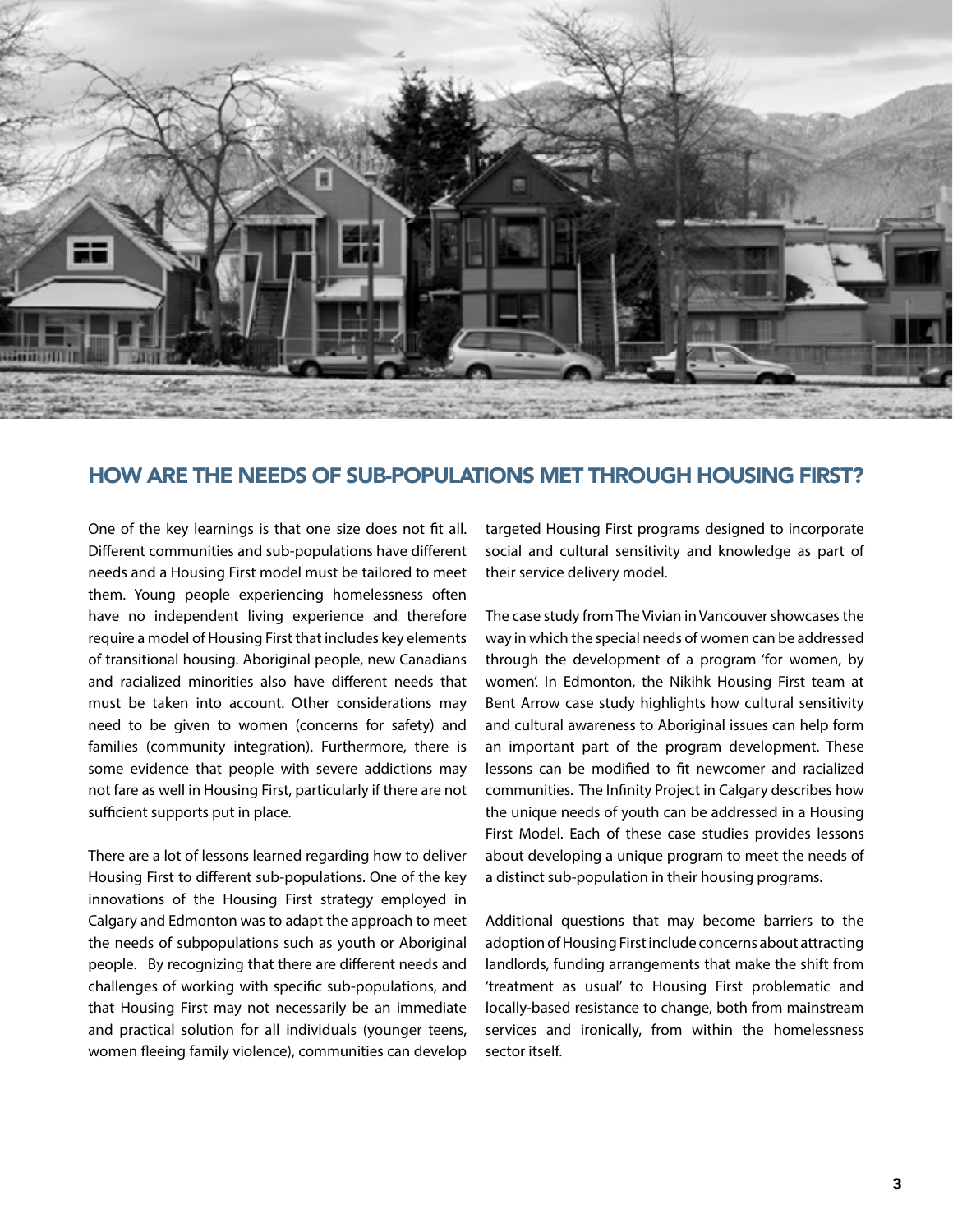# *Getting Started*

In moving towards planning and implementing Housing First, where does one begin? The case studies carried out by the Canadian Homelessness Research Network, augmented by learnings from the At Home/Chez Soi project, identify many of the opportunities and challenges to promoting the adoption and adaptation of Housing First at the local, regional and national levels. The success of Housing First as a response to homelessness is well established. What is less understood is how communities can make the shift from treatment as usual to this new approach. In the following section, key learnings from communities across Canada are discussed. These learnings provide a framework for adoption (and adaptation) of Housing First to different community contexts.

![](_page_3_Picture_2.jpeg)

**Adopting Housing First is an** issue of change management. It requires leadership, community support, and conduciveness for change, evidence to address barriers and concerns, and

resources to make it happen.

### **ESTABLISH THE CONTEXT FOR CHANGE**

Adopting Housing First is an issue of change management. It requires leadership, community support, and conduciveness for change, evidence to address barriers and concerns, and resources to make it happen. In most instances where Housing First has been applied, there was local resistance to doing things differently. This was true even in the beginning of Housing First, as this story from Pathways to Housing illustrates:

"Sam's team was originally told that implementing Housing First would be too risky, enabling, impossible, ineffective, delusional, and that they were fools to take on such a huge liability on behalf of their clients. Fighting past personal fears, professional prejudices, and staying true to the commitment of helping clients realize their own goals, Pathways to Housing housed 60 people in the first year" (Tsemberis, as quoted in Evans, 2012).

Creating an atmosphere for change includes disseminating knowledge so that it can be understood by service providers, the general public, politicians and policy makers. Each audience has different needs and uses for information. Communities should be prepared to share information about their programs or the need for Housing First to address all of the knowledge needs of the end-user.

Sharing research and the use of evidence-based practice is one key area for helping to create change. While communities may not have their own data to prove the effectiveness of implementing Housing First there is extensive research on successes stemming from the *At Home/Chez Soi* project as well as the different models outlined in case studies section of this book.

The use of pilot projects – as outlined in Victoria, Calgary, Vancouver and Hamilton – can also contribute to the development of data as well provide an example of how Housing First can work in a local community, thus building conduciveness for change. In Fredericton, this happened by happenstance when a project to rehouse people after a fire showed the community how feasible housing people experiencing homelessness actually was.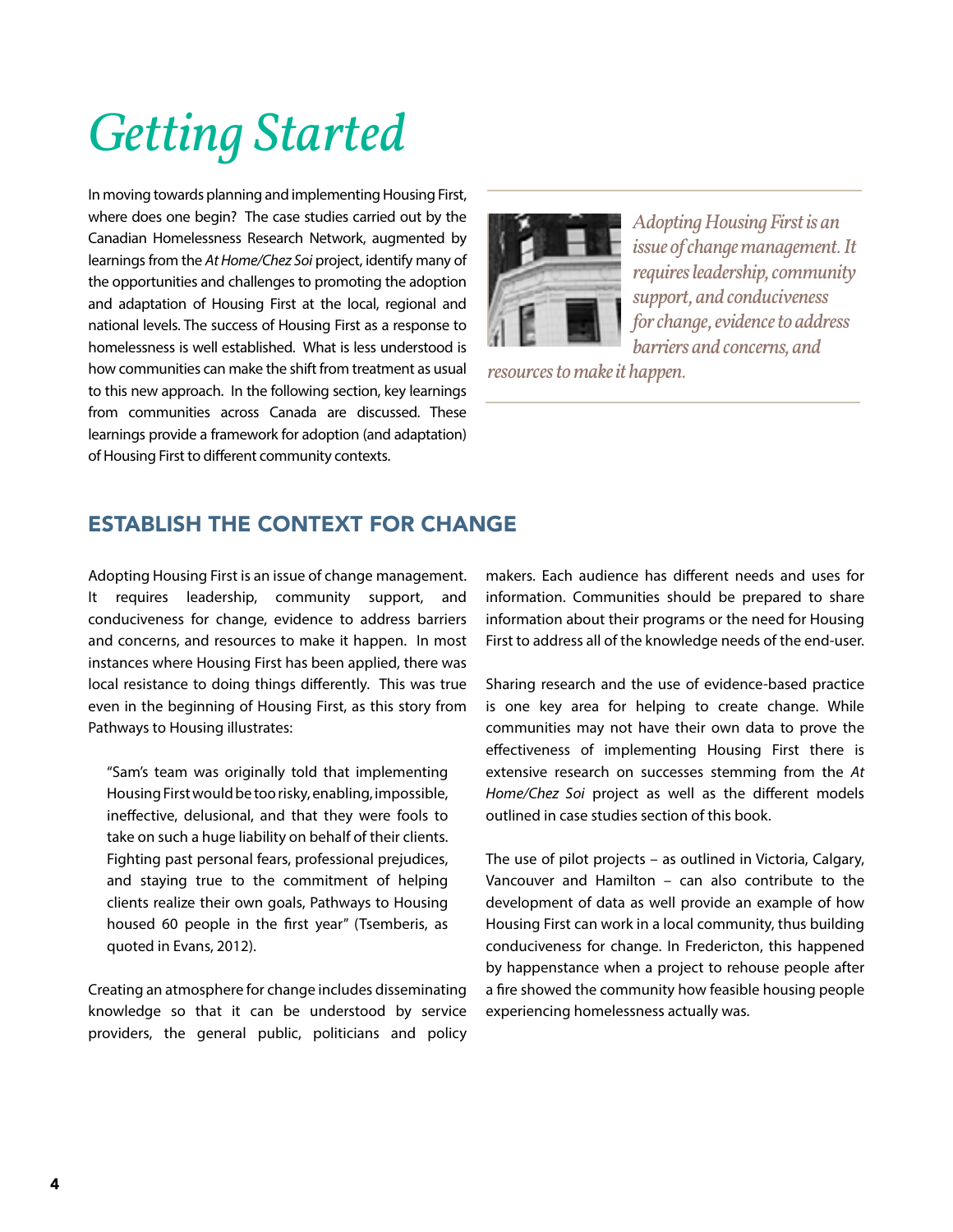#### **PARTNERSHIPS ARE KEY**

The importance of partnerships in enabling the success of Housing First cannot be underestimated. Addressing homelessness and implementing Housing First cannot be achieved solely through the efforts of the homelessness sector alone. The best examples of implementation of Housing First include strong collaboration between different sectors (including homelessness, health and housing). In some cases, drawing in the 'unusual suspects', such as police, creates new models for outreach and support. Hamilton's unique partnership with the EMS Navigator position provides a strong example of a community-police connection that enables the success of a Housing First program. The Vivian, in Vancouver, relies heavily on an extensive network of partnerships that are outlined in their case study.

The development of partnerships should occur early in the planning process.

"So we get everybody and anybody together. If you aren't sure whether they should be involved, invite them anyway. One of the greatest advantages of collaboration, especially in the early stages, but is important throughout, is that those at the table and part of the discussion now have a vested interest, when they feel like they are part of something bigger than they are and have influence they become supporters instead of antagonists. But I would suggest even involving the naysayers. Most of the time they are the way they are because they care about their community. Get them involved in a way that shows that their opinions and ideas matter to you" (Wally Czech, as quoted in [Lethbridge, Alberta](http://www.homelesshub.ca/resource/35-lethbridge-alberta-city-lethbridge-social-housing-action)  Case Study).

#### bring in tHe experts

Much can be learned from those who have gone before, and communities should avail themselves of technical support by those who have gone before them. The Calgary Homeless Foundation, in establishing its systems-based approach to Housing First, brought in individuals from a range of communities that had successfully implemented the model. These people provided local inspiration, convinced skeptics and addressed concerns that could become barriers to implementation. The other benefit of bringing in such experts is that relationships are established, and these individuals/ communities can become a form of technical support during planning and implementation, when unforeseen challenges emerge. While early adopters of Housing First relied heavily on American experts such as Nan Roman from the National Alliance to End Homelessness and Sam Tsemberis from Pathways, later Housing First converts were able to use Canadian expertise. Tim Richter of the Canadian Alliance to End Homelessness (formerly with the Calgary Homeless Foundation), Brigitte Witowski, from Toronto's Mainstay Housing, Toronto's Streets to Homes project and Iain De Jong were all named in the case studies as innovators in Housing First whose expertise was relied upon.

#### one size doesn't Fit all

While there are core principles to Housing First, there is not a single program model that applies to every situation. Context always matters (city size, vacancy rate, local economy, demographics, etc.) and every community is different. What has worked in Lethbridge may not work in Regina and it is important to realize that flexibility is important to build a program based on local needs. This may mean programs have to be modified to suit the local context or the needs of a specific sub-population. For instance, the availability of low rent housing will have an impact on consumer choice. Providing rent supplements, partnerships with landlords or beginning to increase the supply of affordable housing are potential solutions to handling this in a tight housing market.

![](_page_4_Picture_9.jpeg)

*The importance of partnerships in enabling the success of Housing First cannot be underestimated. Addressing homelessness and implementing Housing First* 

*cannot be achieved solely through the efforts of the homelessness sector alone.*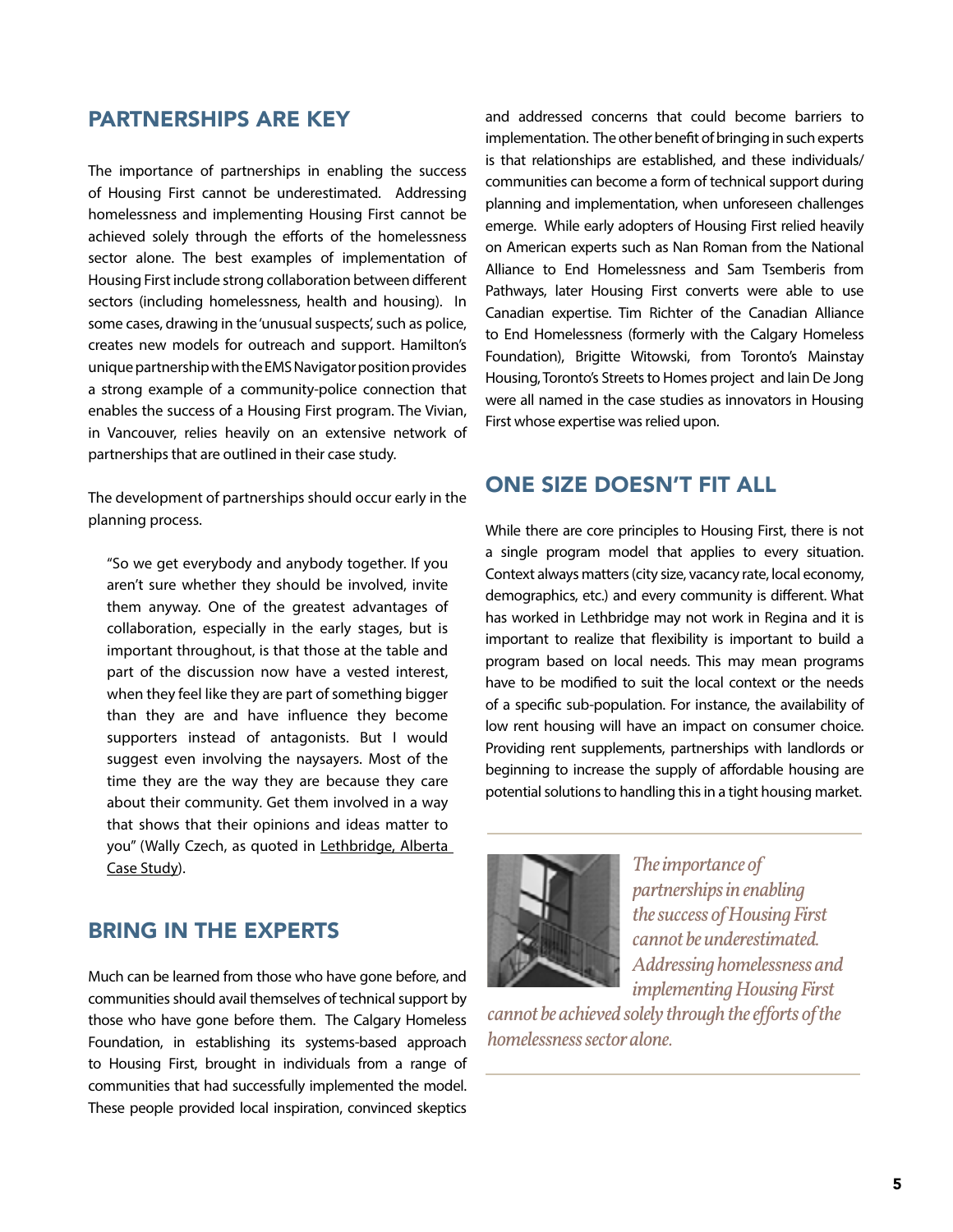#### **EMBED HOUSING FIRST IN A BROADER PLANNING FRAMEWORK**

Housing First on its own will not end homelessness; rather, it must be embedded within a broader strategy. A thorough planning process is important to ensure the success of implementation and long term sustainability of the program. The places that seem to be making the most progress in reducing homelessness through Housing First tend to have an integrated systems plan. Communities in Alberta, such as Edmonton, Calgary and Lethbridge are all examples of this. Housing First is not simply a program offered in the community, but is part of a broader philosophy that all service providers are expected to support. This coordination becomes a key feature of integrated systems planning:

"Within a 'system of care' approach, all services and program elements within the homelessness sector – including many mainstream services – are guided by the principles of the model. As such, each program and service is expected to support and operationalize Housing First, each having a specific role to play in the larger system. While the service providers in the system are not Housing First programs on their own, they form different parts of a larger system that works towards achieving the goals of a Housing First program" (*[A Framework for Housing First](http://www.homelesshub.ca/resource/2-framework-housing-first-0)* Gaetz, 2013).

#### **EXISTING SERVICES CAN BE RETOOLED TO BE HOUSING FIRST PROGRAMS**

New programs aren't always needed. Existing support services - especially shelters, counselling and outreach services - can be redesigned to accommodate some of the needs of Housing First programming. In Hamilton, a decision was made to close one of the emergency shelters in order to dedicate resources to the Housing First program. This meant that other agencies needed to address the gap left by the closure of that shelter.

This re-tooling may need adjustments as the program evolves. In Lethbridge, one of the original goals was 'onestop shopping'; having all of the services available in one place, in this case, housing a resource center at a shelter. This centralization of services meant that Housing First clients were constantly returning to the shelter to meet with their worker or to participate in the program. Their familiarity with the shelter and companionship of other residents drew people back into the shelter system. In response, the programming transitioned back into the community from the shelter so that Housing First residents didn't need to visit the shelter for their supports. Clients were also connected to mainstream services to further minimize their contact with the homelessness sector.

### **Program Issues**

### FIDELITY TO THE CORE PRINCIPLES OF HOUSING FIRST IS NECESSARY

In a context where funders say they want to see more Housing First, it may be tempting to stretch the definition in order to access resources. For instance, programs that offer access to housing but provide little or no supports may be renamed Housing First. However, the provision of supports is absolutely key to the development of a Housing First program.

During program development key goals and a strong philosophy must be developed that fit with the quiding principles of Housing First. Without this it is hard to ascertain the degree to which a program really follows the core principles of Housing First (as outlined in the framework). Evidence of fidelity to the Housing First model is key to a program being an actual Housing First program or just a philosophy/program that shares a common goal with Housing First. While there are many different approaches how far you stray from the core principles really affects the ability of a program to be named Housing First. Fidelity to the core principles of Housing First is therefore important at all levels of the system. Providers of Housing First must be held accountable to demonstrate fidelity to these principles.

![](_page_5_Picture_11.jpeg)

*Evidence of fidelity to the Housing First model is key to a program being an actual Housing First program or just a philosophy/program that shares a common goal with Housing First.*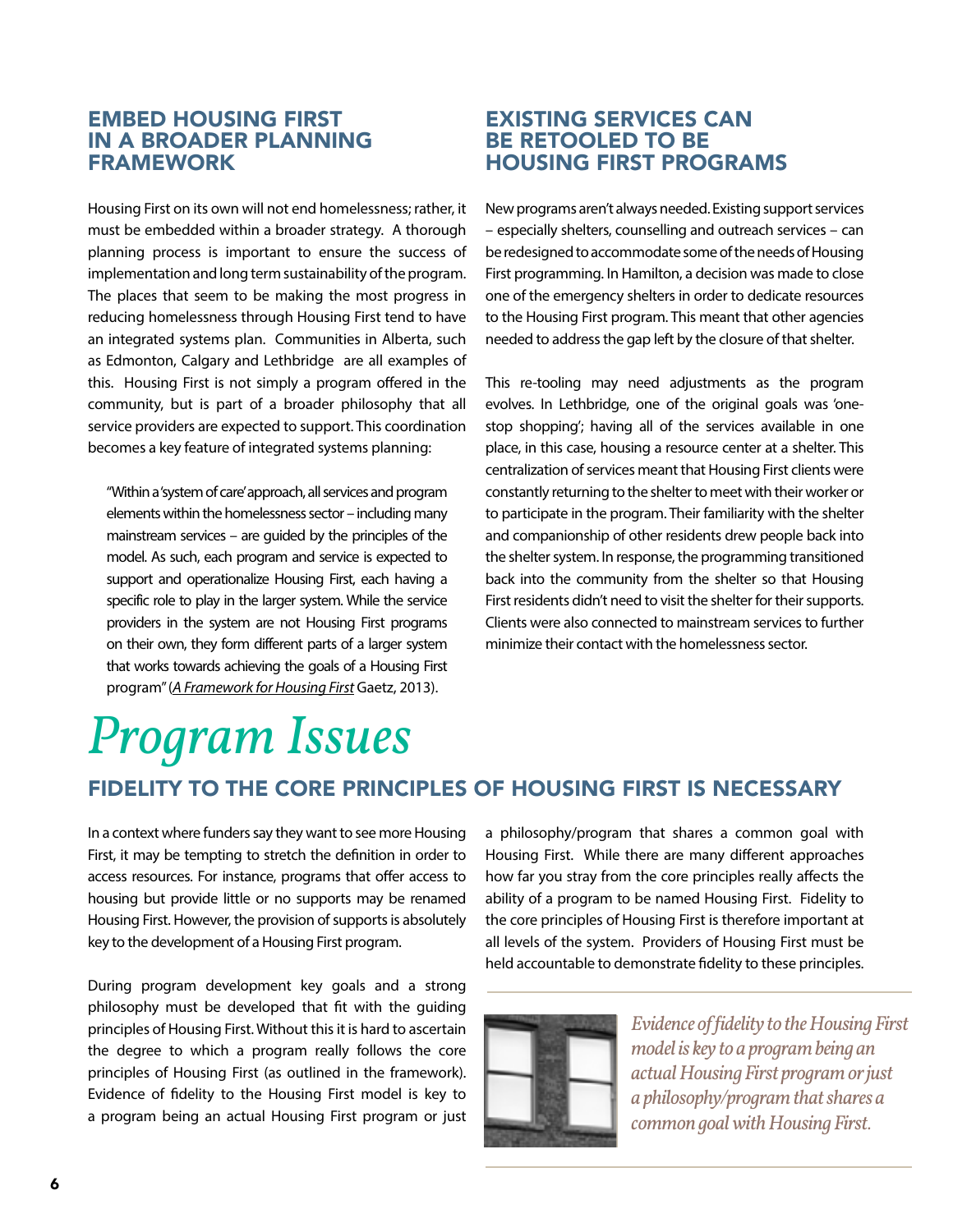#### Housing First or Housing, First?

It is not enough to just put people into housing and consider the job done, the other pieces must be in place, including necessary supports. The necessary skills of Intensive Case Management (ICM) and Assertive Community Treatment (ACT) teams cannot be replaced with minimal supports provided by untrained service providers.

Wally Czech, Housing First Specialist with the City of Lethbridge explains why ensuring that the community knows the difference between Housing First (as a program model) and housing first (a philosophy), can avoid having the entire program criticized for issues outside of their control:

"We received some feedback from a housing organization, that they were getting damage to property from our Housing First clients.. We found out that it wasn't us who facilitated the housing but instead it was people referrals from the homeless shelter. They believe in Housing First and try to support it, but they aren't funded to do it and intense follow is not part of their mandate. You need to know who is funded to do it and who has the skills and the training to do the follow-up" (as quoted in [Lethbridge,](http://www.homelesshub.ca/resource/35-lethbridge-alberta-city-lethbridge-social-housing-action) [Alberta Case Study\)](www.homelesshub.ca/resource/35-lethbridge-alberta-city-lethbridge-social-housing-action).

#### **IT IS IMPORTANT TO PRIORITIZE POPULATIONS FOR HOUSING FIRST**

In many cases, it is people who are chronically homeless who should be prioritized. Research on homelessness in Canada and the U.S. has shown that while only a small percentage of the overall population of people experiencing homelessness are chronically homeless, they consume the majority of the resources. This includes not just use of shelter services but also health care, emergency services and the criminal justice system. Prioritizing people who are chronically homeless results in a faster cost-savings.

One of the lessons from case studies in Calgary and Edmonton is that it is also possible to adapt Housing First in prioritizing other sub-populations, including youth, Aboriginal people and families, for instance. While Housing First developed as a response to chronic homelessness and individuals with complex mental health and addictions issues, it clearly can and should work for other sub-populations as well.

#### **EFFECTIVE WORKING RELATIONS WITH LANDLORDS ARE IMPORTANT**

Whether a community is using a scattered site approach in which units are rented in the private sector or is housing people in social housing or permanent supportive housing, developing and nurturing effective relationships with landlords and housing providers is a critical component of success. In the Hamilton case study, they suggest that landlord relationships are just as important as relationships with program participants. Building trust with the landlords is key, and helping to strengthen relationships between landlord and client is important for both parties.

Bringing private landlords into the picture is a critical factor in a tight rental housing market, and perhaps not as challenging as people might imagine. Our case studies and the *At Home/ Chez Soi* study identify that some landlords buy in because the funding and supports offered by the Housing First program offer a kind of guarantee of tenancy. In other cases some landlords want to get involved, because they are interested in making a contribution to solutions to homelessness. The key point is that even in tight housing markets, landlords can be persuaded to be partners in Housing First.

#### Quality assurance matters

When implementing a new program, it is important to have standards for delivery of service, and expectations for program quality and outcomes. It is against these standards that the program is measured in order to ensure that it continues to meet the needs of clients. Communities adapting Housing First need to identify evaluation measures that will determine whether the program is being delivered as intended, and whether or not it is consistent with Housing First principles. Assessment of the success of a program needs to move beyond measurable outcomes – although use of data is critical in determining success – to include qualitative research that incorporates the perspectives of a variety of stakeholders including service users, community agency staff, landlords and the general public.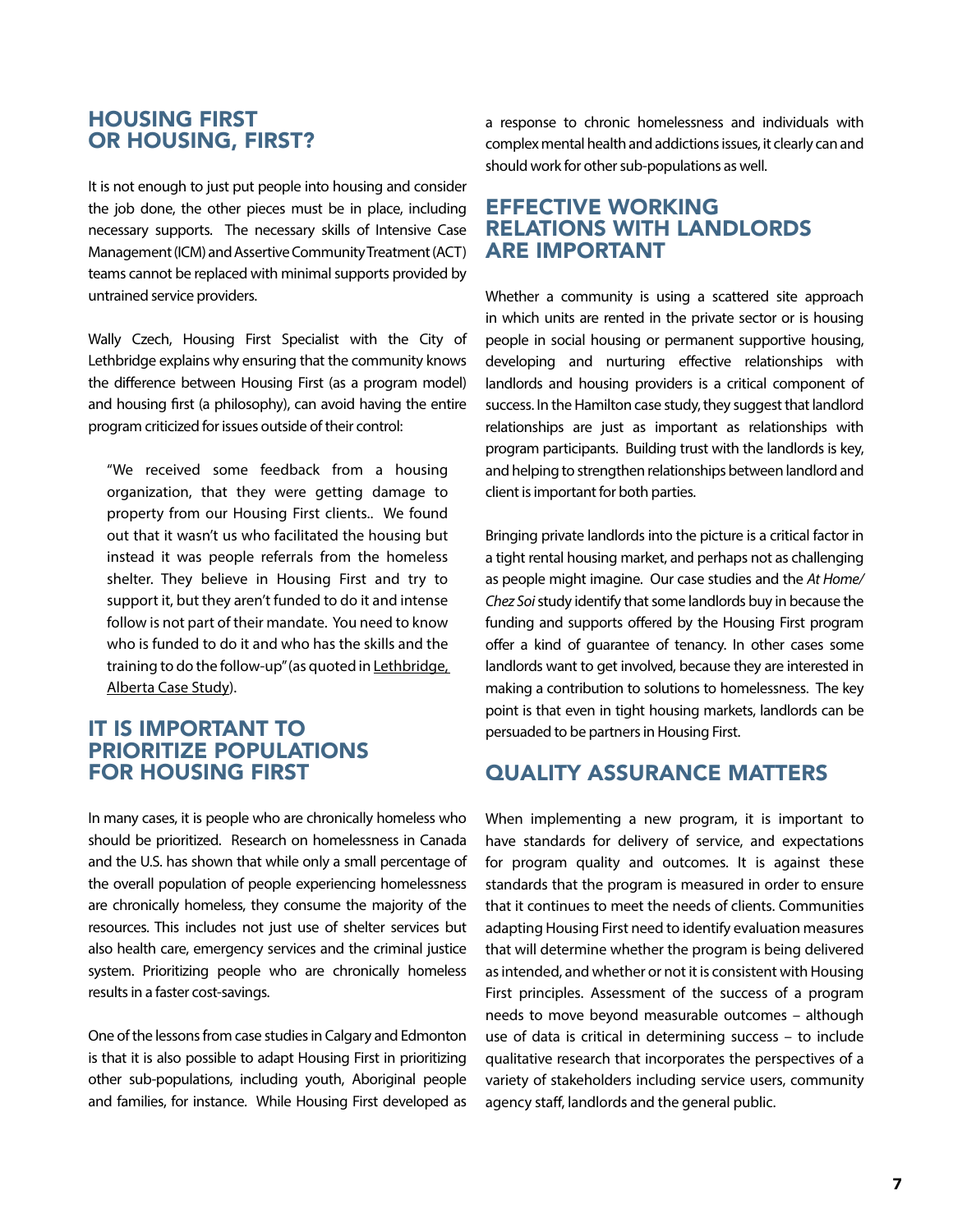# *Financial Considerations*

### **BUDGETING MUST INCLUDE A MULTIPLICITY OF FACTORS**

In determining the cost of Housing First programs one needs to consider a comprehensive budget that includes:

- Program staff, including ICM and ACT teams, taking into account case loads.
- Rent supplements for how many people, for how long, and when (and if) people can eventually be weaned off rent supplements.
- Cost of repairing units One of the biggest surprises in Edmonton has been the cost of repairing damaged units, and Homeward Trust didn't accurately forecast the amount that would need to be put aside.

#### **SHORT TERM INITIAL INVESTMENTS MAY BE REQUIRED**

One of the promises of Housing First is that it will lead to a reconfiguring and eventual reduction in emergency services. This should be the case particularly if chronic and episodically homeless individuals are targeted, as they are the greatest users of emergency services. However, the savings (through the reduction of emergency services) will not be accrued immediately, so communities may have a challenge of ramping up new Housing First programs without being able to draw down other services at the same time. There may be a need for an initial investment, then, to ramp up the Housing First services.

#### **RENT SUPPLEMENTS ARE IMPORTANT TO HOUSING FIRST SUCCESS**

Poverty is the common denominator among the homeless population and getting people out of poverty often means providing financial assistance to lower an individual's costs. Rental assistance means that landlords get market rent for their apartments, and clients can afford to live in market properties. Some Housing First programs (following the Pathways model) ensure that no one pays more than 30% of their income on rent, and make rent subsidies available. If that is not in place, and clients pay a high percentage of their income on rent, other things are sacrificed, most notably food. Nutritional vulnerability is both a health and mental health risk factor, and can undermine social and community engagement.

Managing rent supplements is a challenge in many communities. Making a determination of how long an individual or family can or will need a rent supplement has an impact on program planning and resources. External bodies that fund rent supplements will have their own terms and conditions, and may jeopardise an individual's housing if they are not able to maintain rent supplements for as long as they will need them (for some individuals this may be over their lifetime). In the Victoria case study, the original goal had been to reduce rent supplements through attrition but the lack of affordability in the housing market meant that cancellation of this aspect of the program would have a severe negative impact.

Rent supplements can also present a capacity issue, for over the years, as more and more individuals are housed through Housing First, the demand for rent supplements may eventually overtake the supply, unless some individuals can be weaned off. This circles back to the need for the development of affordable housing options to help meet demand and need.

#### **OTHER MATERIAL SUPPORTS MATTER**

People moving from homelessness into housing have few possessions if any. It therefore becomes important to help people furnish their apartments if possible. Inspired by the Toronto Streets to Homes program's relationship with a furniture bank, Homeward Trust established FIND, a furniture market that is free for clients. In 2011 FIND became a social enterprise. It continues to serve clients, but also sells furniture to the public, re-investing the proceeds into housing and support programs.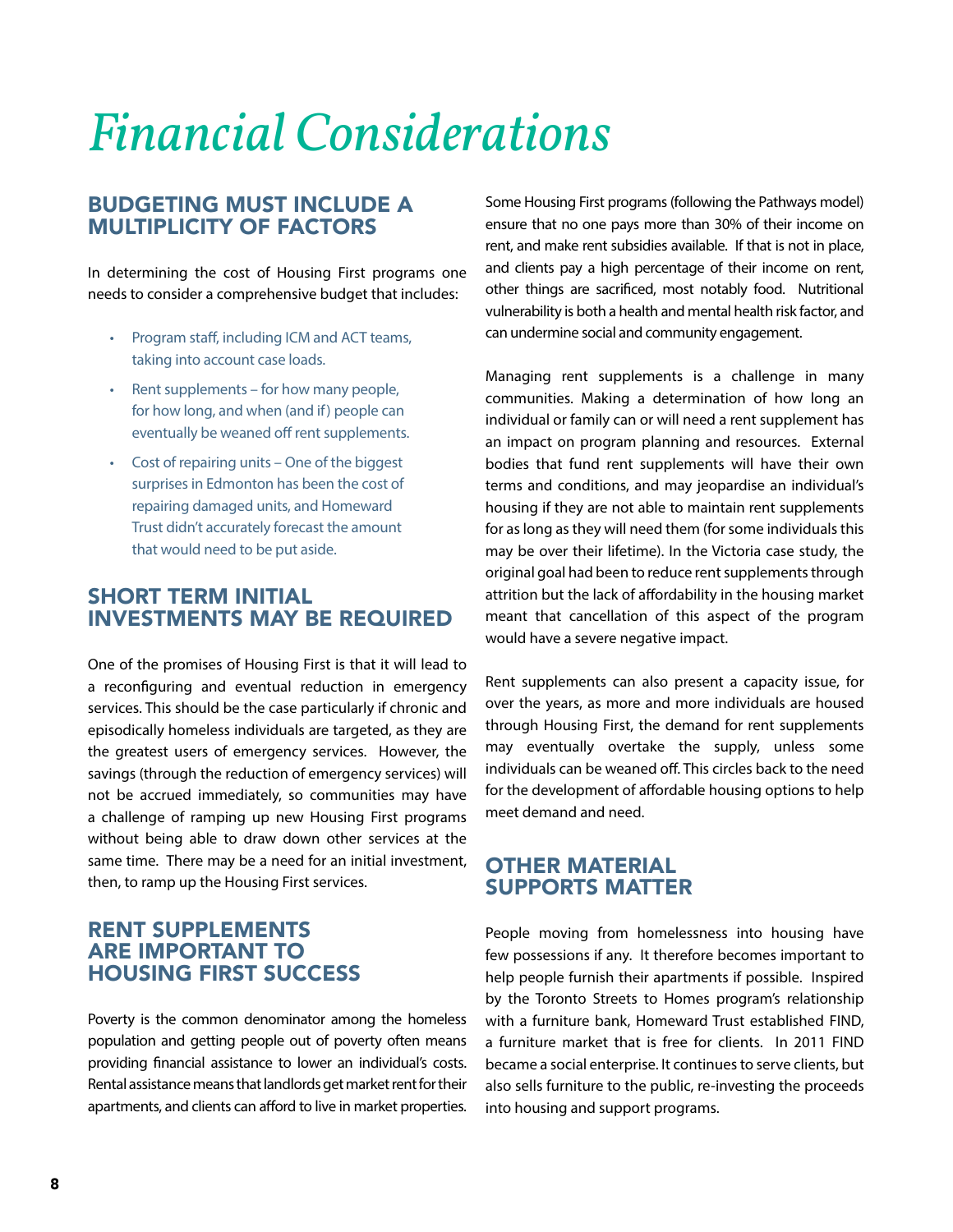## *Systems Issues*

#### **THERE IS A REAL NEED FOR AFFORDABLE HOUSING**

Housing First is not a magic wand that will solve homelessness. Effective implementation of the approach can be hampered by a lack of affordable housing. As such, implementation of Housing First must be linked to an affordable housing strategy. In order to continue to achieve the success that Housing First has seen, the availability of different types of housing will be crucial. The affordable housing supply can be expanded through a combination of direct investment (building new stock), zoning (inclusionary zoning, legalizing and regulating secondary suites), creative financing and incentives for the private sector. Communities need to work together to prioritize housing investment.

#### **THE HOMELESSNESS SECTOR AND HOUSING SYSTEMS NEED TO WORK IN A COLLABORATIVE MANNER**

In the Hamilton case study, it was pointed out that many challenges that clients face are "as a result of the complexities within these systems rather than due to the complex situations of individual(s)." Community partners and stakeholders in housing and homelessness need to work together to ensure sustainable housing. This further strengthens the argument for integrated systems models when addressing homelessness.

#### **MANAGING CHANGE HELPS BUILD SUCCESS**

In order for Housing First to be successful and to take root, there must be buy-in to the Housing First philosophy by existing service providers and a willingness to do things differently. Housing First should not be seen as a threat, but as an opportunity, even if this means changing the mission and roles of existing services.

In the Calgary Homeless Foundation (CHF) case study, creating systems change was identified as a key challenge, yet one that was effectively managed. Change management requires that a solid case be made, that there is strong leadership, and that the conditions be established to create conduciveness for change. The community must be brought along and planning and implementation must necessarily proceed in a way that allows for success and reduces disruption of services. The model of change adopted in Calgary provides an interesting example.

#### **CLARITY OF ROLES IS IMPORTANT**

A systems approach to Housing First, where all organizations are expected to support the philosophy of Housing First, does not necessarily mean that all providers actually do the work of Housing First. Within a partnership model each organization will deliver the services to the clients based on their functions. The Vivian program in Vancouver relies heavily on its partners to share the work. Vivian staff provide expertise housing clients and providing support to residents, but other partners address issues such as healthcare, harm reduction and food insecurity.

Several of the case studies indicated that it is critical to divide up landlord support/financial support to clients from those workers providing emotional or programmatic support to clients. It is challenging to be both the landlord and the counsellor. In order to develop trust with the clients it is best to separate these functions.

ACT and ICM teams possess a high level skill set and should therefore be responsible for delivering the intervention and providing the necessary supports for which they have the mandate and expertise. There are key skills and competencies associated with ICM and ACT teams, which other providers do not possess. Similarly, a needle exchange program or a food bank will provide supports to a client, not considered to be part of the services of an ACT or ICM team.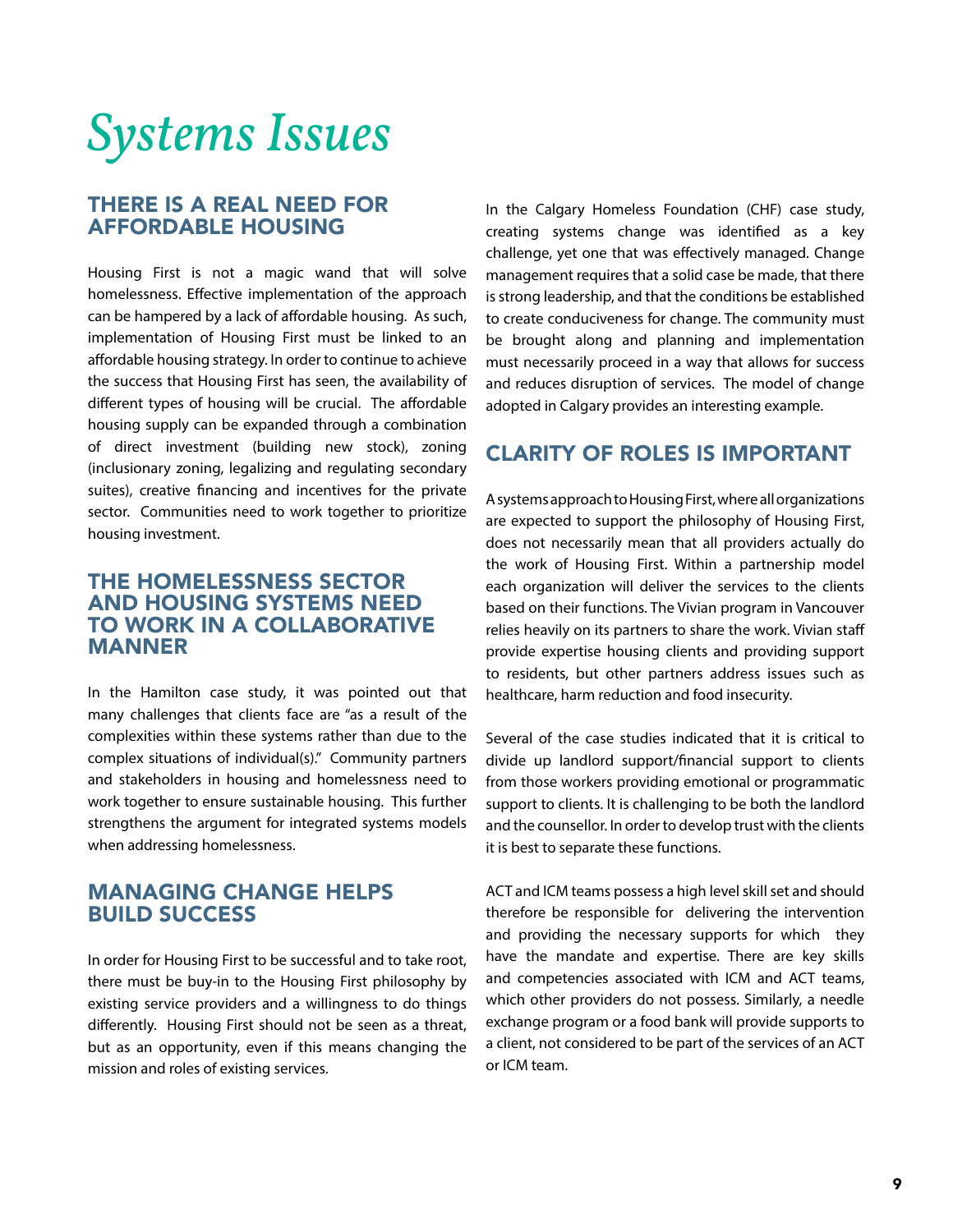### *Client Issues*

#### THE IMPORTANCE OF MATCHING **SUPPORTS TO CLIENT NEEDS AND ACUITY IS A KEY PART OF CASE MANAGEMENT**

The Calgary Homeless Foundation found that acuity assessments are key in terms of ensuring resources are used appropriately. For instance, some clients with high needs were receiving inadequate supports, and should have an ACT team involved. Failure to do so leads to problems and can make housing stability precarious. Likewise, some clients who were assigned an ACT team really didn't need that support in the long run – an ICM team may have been more appropriate to help them become stabilized. Susan McGee from Homeward Trust in Edmonton says,

"Sometimes when a client is housed their issues and support needs don't present right away and someone that seems quite 'stable' may have significant mental health issues that become more clear once other things like housing and physical health improve. Or conversely someone may have been on the street a very long time and the assumption is they are complex but once the daily survival challenges of homelessness abate they do very well" (McGee, 2013).

#### **MATCHING THE TYPE OF HOUSING TO CLIENT NEED IS ALSO IMPORTANT**

Some people do fine with the scattered site model, and prefer it to being in housing that is identified with homelessness, mental health problems or other marginalizing statuses. Other people may prefer institutional or congregate models and find them to be less stigmatizing. Again, it comes down to client choice, a core principle of Housing First.

#### THE FIRST THREE MONTHS IS A **CRUCIAL TRANSITIONAL PERIOD**

For clients housed through Housing First, the first three months are often the most challenging as clients stabilize and adjust to a new mode of living. Many clients have become institutionalized after long-term shelter use and struggle with independent living. The *At Home/Chez Soi* team has found that this is often when housing stability is most fragile and then after that, things start to smooth out. This is a key time to ensure that the client is receiving regular support and that attempts are made to integrate the client into their new community. Providing both emotional support and access to community services and activities is key at this moment, especially if a client has moved into a new location. Susan McGee (2013) of Homeward Trust in Edmonton also remarked that it can take "several months to get the right match between client needs and appropriate supports".

#### IF EVICTIONS ARE A POSSIBILITY, **MANAGE THE PROCESS**

Once again, effective partnerships with landlords and building managers are key. It is helpful to have a different person providing support to the client from the staff members who will deal with housing eviction, damage, later payments etc. Following the approach of Pathways in New York, and the Rapid Exit program in Hennepin County, the CHF was able to bring landlords and building managers on board through demonstrating that they could act as effective mediators between clients and landlords to reduce risk of eviction. Other key strategies that appeal to landlords and reduce the risk of eviction:

- The rent is quaranteed;
- If evictions are necessary, they will be done by the housing agency;
- Any damages will be covered by the housing agency.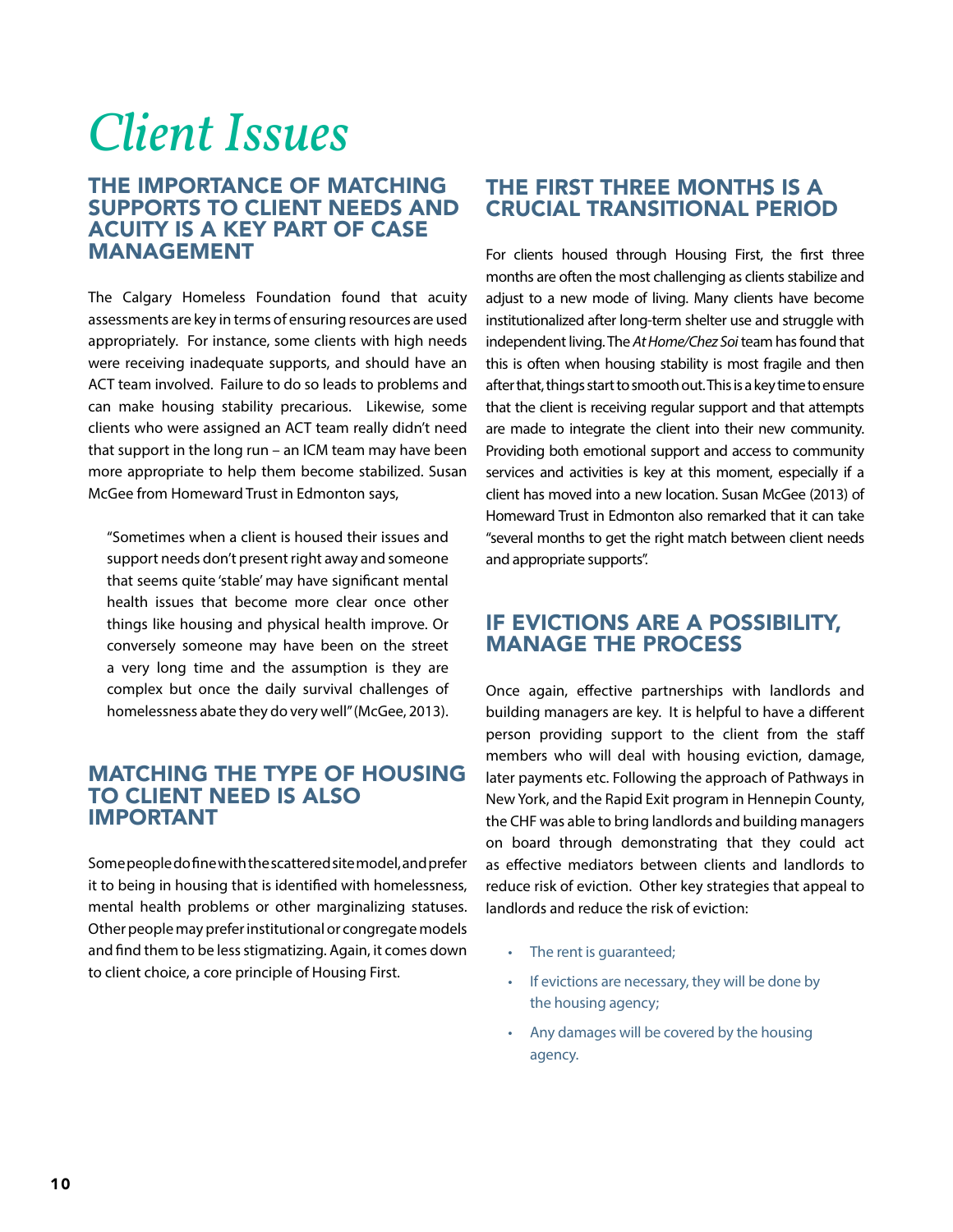![](_page_10_Picture_0.jpeg)

#### don't give up on clients

A zero-discharge-into-homelessness policy is important. For all clients in the first three months, and for those with complex mental health and addictions issues, eviction or loss of housing is always a risk. Teams must be ready to engage in eviction prevention and to find people alternative forms of housing when staying in the current dwelling is no longer possible.

#### **SOME CLIENTS CAN BE CHALLENGING**

Some individuals, including those with histories of arson or who are violent, may prove to be challenging to house and to keep housed. They may also undermine relations with landlords. Finding appropriate housing and supports for such individuals is possible, but it may require extraordinary effort.

#### **CONSUMER INPUT IN PROGRAM DEVELOPMENT AND IMPLEMENTATION IS ESSENTIAL**

When you are making decisions about peoples' lives, the most effective solutions require input from those very people. One size doesn't fit all. What works for one won't work for another so creating opportunities for clients to engage –from the planning through to implementation – is critical.

As demonstrated in the Edmonton case, if you are creating and delivering services for Aboriginal people, the manner in which they are engaged in decision-making and governance will impact the effectiveness of the program or service in engaging the population. It is important not to think about Aboriginal homelessness just in terms of service delivery but also to think about how they can be engaged with solutions to homelessness.

![](_page_10_Picture_8.jpeg)

*It is important not to think about Aboriginal homelessness just in terms of service delivery but also to think about how they can be engaged with solutions to homelessness.*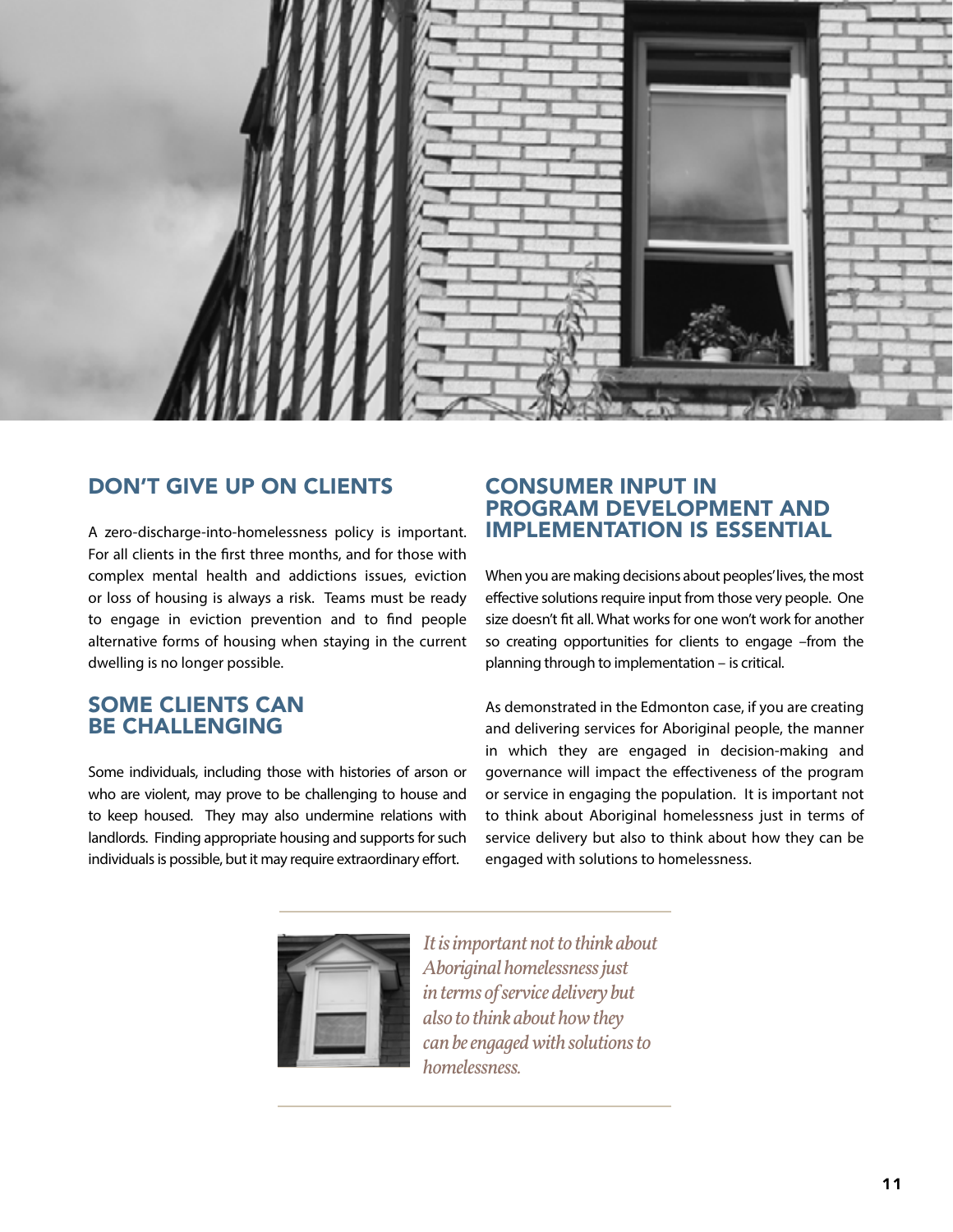![](_page_11_Picture_0.jpeg)

## *Sustainability*

The issue of sustainability must be addressed at both the programmatic and individual level in order for the program to succeed. A commitment to an increased investment is also necessary.

#### **PROGRAM LEVEL SUSTAINABILITY**

Funding for Housing First programs must be multi-year, as it becomes a disaster in waiting if a program is not able to guarantee longer term support for the people it houses. A three year Housing First project with no funding sustainability after that time leaves many people vulnerable who could otherwise be housed.

#### **INDIVIDUAL LEVEL SUSTAINABILITY**

The needs of clients in a Housing First program differ. Some will have low needs, and may only need help obtaining housing and support with rent in the short term. At the other extreme, others will need ACT team support or supportive housing for the rest of their lives. An effective Housing First program must identify how needs are met, who provides them and who pays for them. Rent supplements become an issue for some people, and so programs that provide support for a year only, for instance, will need to address how to maintain tenancy.

#### **AN INITIAL INVESTMENT WILL LIKELY BE REQUIRED**

Before savings are seen it will be necessary for an additional investment to be made into the homelessness sector. One of the challenges of Housing First is that it requires new money up front, with the promise that it will reduce the cost of emergency services in the long run. However, it may be several years before there is an impact on the numbers of people using emergency services, allowing for a draw down in those services and a reallocation of resources to Housing First. The decrease in expenditures will be dependent upon many factors including partnerships, an increase in affordable housing stock, the use of rent supplements and an effective homelessness prevention program.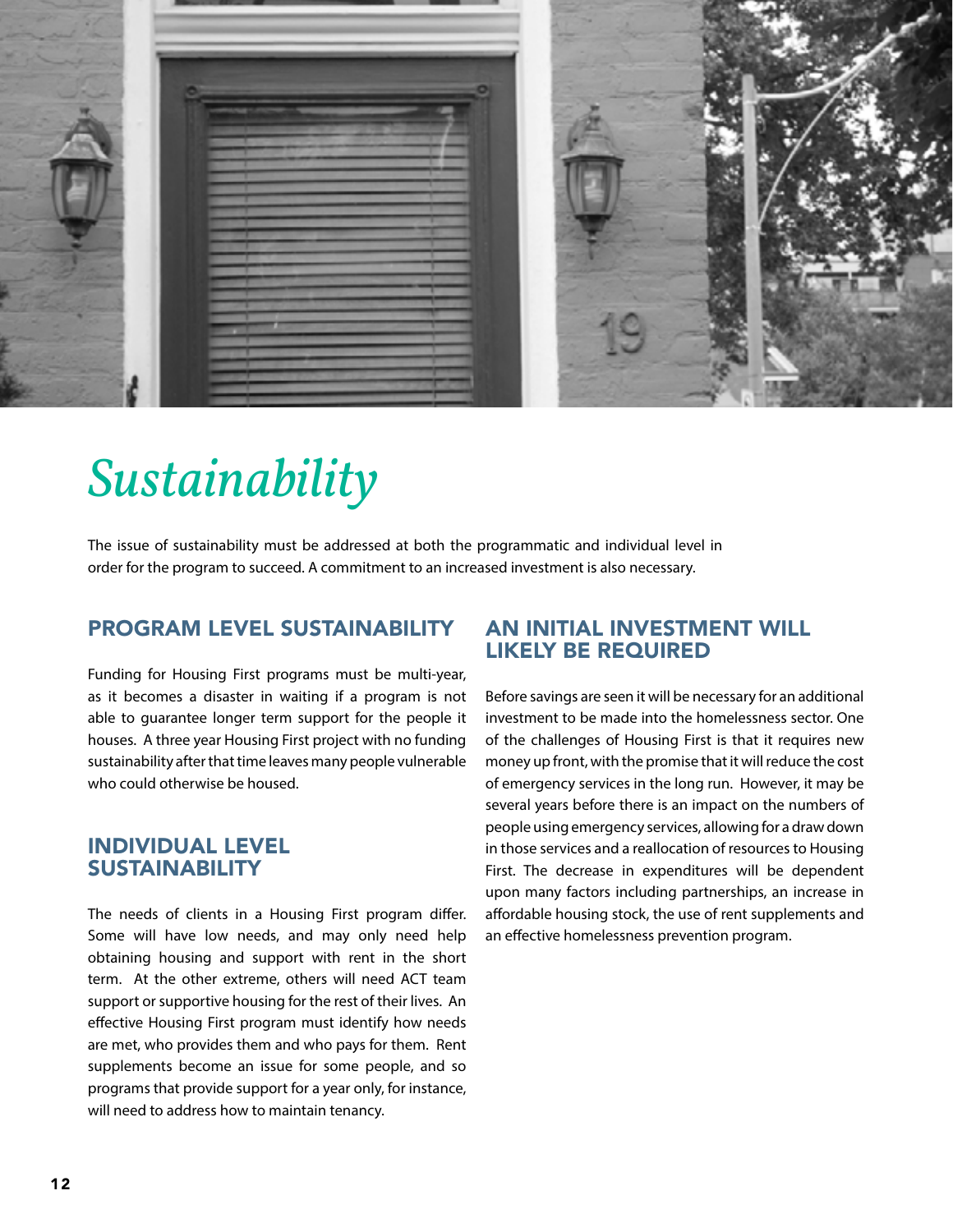## *Data Management and Evaluation*

#### program evaluation sHould be part oF any planning process

Program evaluation is not only important for demonstrating program effectiveness and social return on investment, but is a key to continuous program improvement. Program evaluation identifies where the program is experiencing challenges and helps increase understanding of the effectiveness of the program for different sub-populations. Evaluation must address what works and for whom, and under what conditions? It is important that funders recognize the need for evaluation and that tools and resources are built in to the funding model allow evaluation to occur.

#### **POINT IN TIME COUNTS SHOULD BE ADOPTED**

Such counts allow for communities to develop accurate measurements of their progress as they implement their Housing First programs. Without having a baseline measurement it is very challenging, if not impossible, for communities to know whether or not their efforts are being effective. Point In Time Counts create the numbers, 10 Year Plans create the goals and Housing First is the answer to reducing homelessness.

#### **DATA SYSTEMS WITH KEY INDICATORS ARE IMPORTANT FOR MEASURING PROGRESS**

Communities that have developed and implemented integrated systems typically have information management systems, whether the Homeless Individuals and Families Information System (HIFIS), the Service Prioritization Decision Assistance Tool (SPDAT), or the Homeless Management Information System (HMIS). Such systems can automatically track and record access to every client record by use, date, and time of access. One of the greatest benefits of HMIS is the ability to create reports describing client characteristics, outcomes of the services they receive, and general agency operating information. Communities should be mindful of key performance indicators and take the time to develop their own, based on their priorities and local circumstances. Data management systems also allow:

- The collection of system wide, standardized data.
- The ability to better understand longitudinal experiences, or experiences over time.
- Services to better meet client needs through service coordination.

### **REFERENCES**

- Evans, W. G. (2012). *Housing First: An Interview with Sam Tsemberis*. Rockville, Md. SAMSA
- Gaetz, S., Fiona S., & Tanya G. (Eds.) (2013). *Housing First in Canada: Supporting Communities to End Homelessness*. Toronto: Canadian Homelessness Research Network Press.

McGee, S. (2013). Personal Communication.

PHOTO CREDITS: PAGE 2 [ZACHARY KORB](http://www.flickr.com/photos/zkorb/), PAGE 3 CHRISTOPHER COTRELL, PAGE 4 DAMIAN ALI

![](_page_12_Picture_15.jpeg)

Access the framework and case studies at <www.homelesshub.ca/housingfirstcanada>